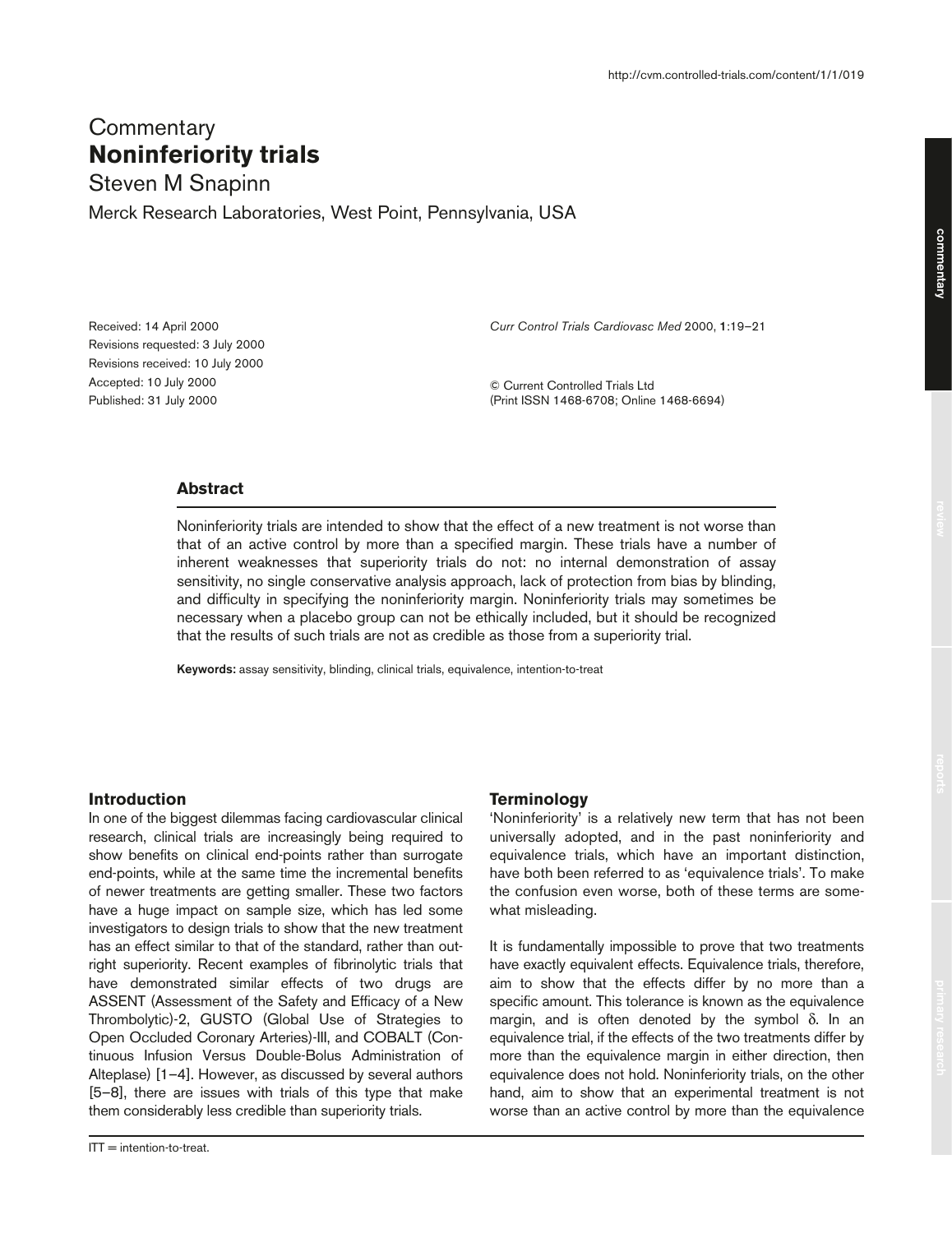margin. An improvement of any size fits within the definition of noninferiority. Bioequivalence trials are true equivalence trials, but it is difficult to imagine any trial comparing the clinical effects of an experimental treatment and active control that would not more appropriately be termed a noninferiority trial.

## **Assay sensitivity**

Probably the greatest difficulty with noninferiority trials relates to the issue of assay sensitivity, or the ability of a specific clinical trial to demonstrate a difference between treatments if such a difference truly exists. A trial that successfully demonstrates superiority has simultaneously demonstrated assay sensitivity. However, a noninferiority trial that successfully finds the effects of the treatments to be similar has demonstrated no such thing. A well-executed clinical trial that correctly demonstrates the treatments to be similar can not be distinguished, on the basis of the data alone, from a poorly executed trial that fails to find a true difference. Therefore, a noninferiority trial must rely on an assumption of assay sensitivity on the basis of information external to the trial, such as the quality control procedures or the reputation of the investigator.

The International Conference on Harmonization guidelines [9] list a number of factors that can reduce assay sensitivity. These include poor compliance with the study medication, poor diagnostic criteria, excessive variability of measurements, and biased end-point assessment. In order to be credible, therefore, noninferiority trials must attempt to avoid these factors to every possible extent, and even then might not be able to escape suspicion. For example, a successful superiority trial can be very credible despite a moderately large rate of discontinuation from study drug, but a successful noninferiority trial would be less so, because discontinuations can obscure a true treatment effect and thus reduce assay sensitivity.

## **Analysis of noninferiority trials**

Intention-to-treat (ITT) is widely recognized as the most valid analytic approach for superiority trials that involve long-term end-point follow up, because it adheres to the randomization procedure and is generally conservative [10]. Although some might argue that the ITT analysis is overly conservative, most would agree that a positive ITT analysis of a superiority trial is convincing.

Unfortunately, no such conservative analysis exists for noninferiority trials. For example, including data after study drug discontinuation in the analysis, as ITT does, tends to bias the results toward equivalence, which could make a truly inferior treatment appear to be noninferior. The perprotocol analysis, on the other hand, excludes data from patients with major protocol violations. However, excluding these data can substantially bias the results in either direction. For example, patients in a survival trial might discontinue study medication due to the development of heart failure, which is a strong risk factor for mortality.

Therefore, noninferiority trials are often analyzed using ITT and per-protocol approaches, and only if both approaches support noninferiority is the trial considered positive. Even in this case, however, the possibility of bias can not be ruled out, and it can be awkward to have different analytic strategies for superiority and noninferiority trials.

#### **Blinding**

Blinding is one of the most important bias-avoiding techniques available to clinical trialists. It is not always feasible to blind the investigator or patient to the treatment regimen, but blinded end-point determination is nearly always possible and should be done, particularly when the end-point has a subjective component. However, blinding does not protect against bias nearly as well in a noninferiority trial as it does in a superiority trial. In a superiority trial, a blinded investigator can not consciously or subconsciously influence the results to support a preconceived belief in superiority, but in a noninferiority trial there is no protection against a blinded investigator biasing the results toward a preconceived belief in equivalence by assigning similar ratings to the treatment responses of all patients.

# **Specifying the noninferiority margin**

It can be quite difficult to specify an appropriate noninferiority margin. There are two basic approaches, both of which have serious drawbacks. One approach is to specify the equivalence margin on the basis of a clinical notion of a minimally important effect. However, this is clearly subjective, and it is possible with this approach to set the equivalence margin to be greater than the effect of the active control, which could lead to harmful treatments fitting within the definition of noninferiority.

To avoid this, the equivalence margin is often chosen with reference to the effect of the active control in historical placebo-controlled trials. When the equivalence margin is chosen in this way, there is some basis on which to claim that a positive noninferiority trial implies that the new treatment is superior to placebo. However, this claim requires an assumption that the effect of the active control in the current trial is similar to its effect in the historical trials. That assumption can be undermined by differences with respect to design features (eg the patient population, dosage regimen of the active control, end-point definition or concomitant therapies), or by an inconsistency in the effect of the active controls among the historical placebocontrolled trials (beyond that expected by random chance). For this reason, the equivalence margin usually includes some type of buffer. Rather than basing it on the full predicted effect of the active control, it is often based on the lower bound of a confidence interval for that effect